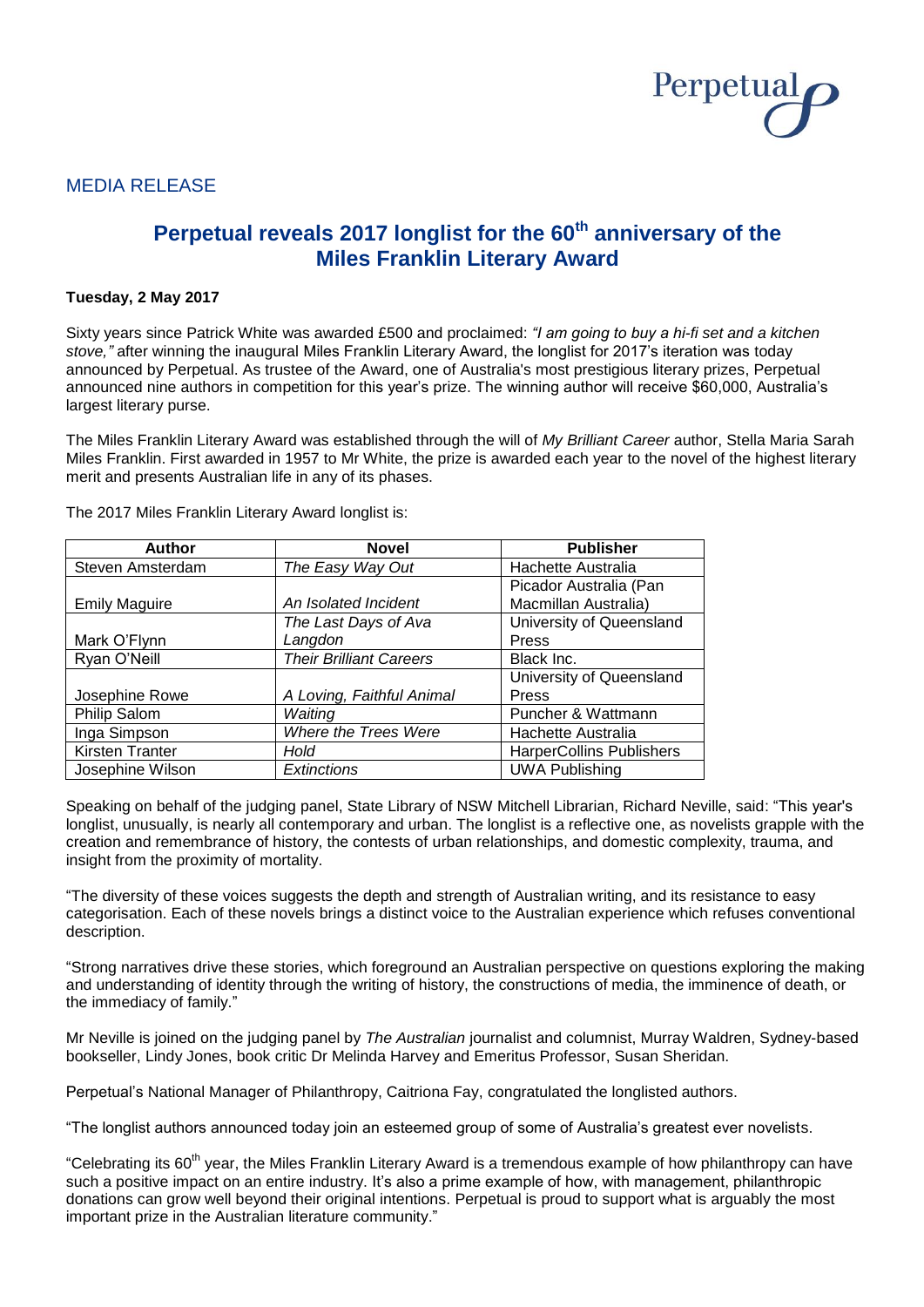There were 64 entries submitted for the 2017 Award. The shortlisted finalists will be announced on 18 June 2017 at the Annual Australian Booksellers Association (ABA) Conference in Melbourne. The winner announcement will be made in September.

*Join the Miles Franklin conversation on Twitter with hashtag #milesfranklin or follow @\_milesfranklin; Instagram with @milesfranklinliteraryaward; or Facebook at<https://www.facebook.com/MilesFranklinLiteraryAward/>*

For further information about the Miles Franklin Literary Award, visit <http://www.milesfranklin.com.au/>

# **For further information or to request an interview, please contact:**

Jane Morey Morey Media 0416 097 678 jane@moreymedia.com.au

# **For any enquiries on individual authors/novels please contact their publicist:**

| <b>Publisher</b>                                                                                   | <b>Contact name</b> | Email                            | <b>Phone</b>                     |
|----------------------------------------------------------------------------------------------------|---------------------|----------------------------------|----------------------------------|
| Black Inc.                                                                                         | Ms Kate Nash        | kate@blackincbooks.com           | 0406 997 647                     |
| Hachette Australia<br>(The Easy Way Out)<br>(Where the Trees Were)                                 | Ms Jessica Skipper  | jessica.skipper@hachette.com.au  | (02) 8248 0883                   |
| <b>HarperCollins Publishers</b>                                                                    | Ms Jaki Arthur      | jaki.arthur@harpercollins.com.au | $(02)$ 9952 5301<br>0403 901 252 |
| Picador Australia (Pan<br>Macmillan Australia)                                                     | Ms Tracey Cheetham  | tracey.cheetham@macmillan.com.au | (02) 9285 9104                   |
| Puncher & Wattmann                                                                                 | Mr Ed Wright        | ecwright@gmail.com               | 0408 788 765                     |
| University of Queensland<br>Press<br>(The Last Days of Ava Langdon)<br>(A Loving, Faithful Animal) | Ms Harriet Swatman  | harriets@ugp.ug.edu.au           | (07) 3346 7932                   |
| <b>UWA Publishing</b>                                                                              | Ms Charlotte Guest  | charlotte.quest@uwa.edu.au       | $(08)$ 6488 3670<br>0424 344 002 |

#### **About the Miles Franklin Literary Award**

Perpetual is Trustee for the Miles Franklin Literary Award. The Award was established in 1954 by the estate of *My Brilliant Career* author Stella Maria Sarah Miles Franklin to celebrate the Australian character and creativity. It supports the betterment of Australian literature by each year recognising the novel of the highest literary merit which presents Australian Life in any of its phases. The 2016 winner of the prize was A S Patrić for his novel *Black Rock White City.*

Copyright Agency's Cultural Fund has been a proud supporter of the Miles Franklin Award since 2004, granting more than half a million dollars to this premier Australian literary prize.

[www.milesfranklin.com.au](http://www.milesfranklin.com.au/)

#### **About Perpetual Philanthropic Services**

Perpetual is one of Australia's largest managers and distributors of philanthropic funds with \$2.4 billion in funds under advice (as at 30 June 2016). Perpetual is trustee for more than 1,00[0 charitable trusts and endowments](http://www.perpetual.com.au/philanthropy-individuals-and-families.aspx) and provides individuals and families with advice on establishing charitable foundations and structured giving programs. Perpetual also assists charities and not-for-profit organisations with [investment advice and management.](http://www.perpetual.com.au/philanthropy-investment-advice-management.aspx)

Perpetual's Philanthropic Services and advice are provided by Perpetual Trustee Company Limited (PTCo), ABN 42 000 001 007, AFSL 236643. This publication has been prepared by PTCo and contains information contributed by third parties. It contains general information only and is not intended to provide advice or take into account personal objectives, financial situation or needs. The information is believed to be accurate at the time of compilation and is provided by PTCo in good faith. To the extent permitted by law, no liability is accepted for any loss or damage as a result of any reliance on this information. PTCo does not warrant the accuracy or completeness of any information included in this document which was contributed by a third party.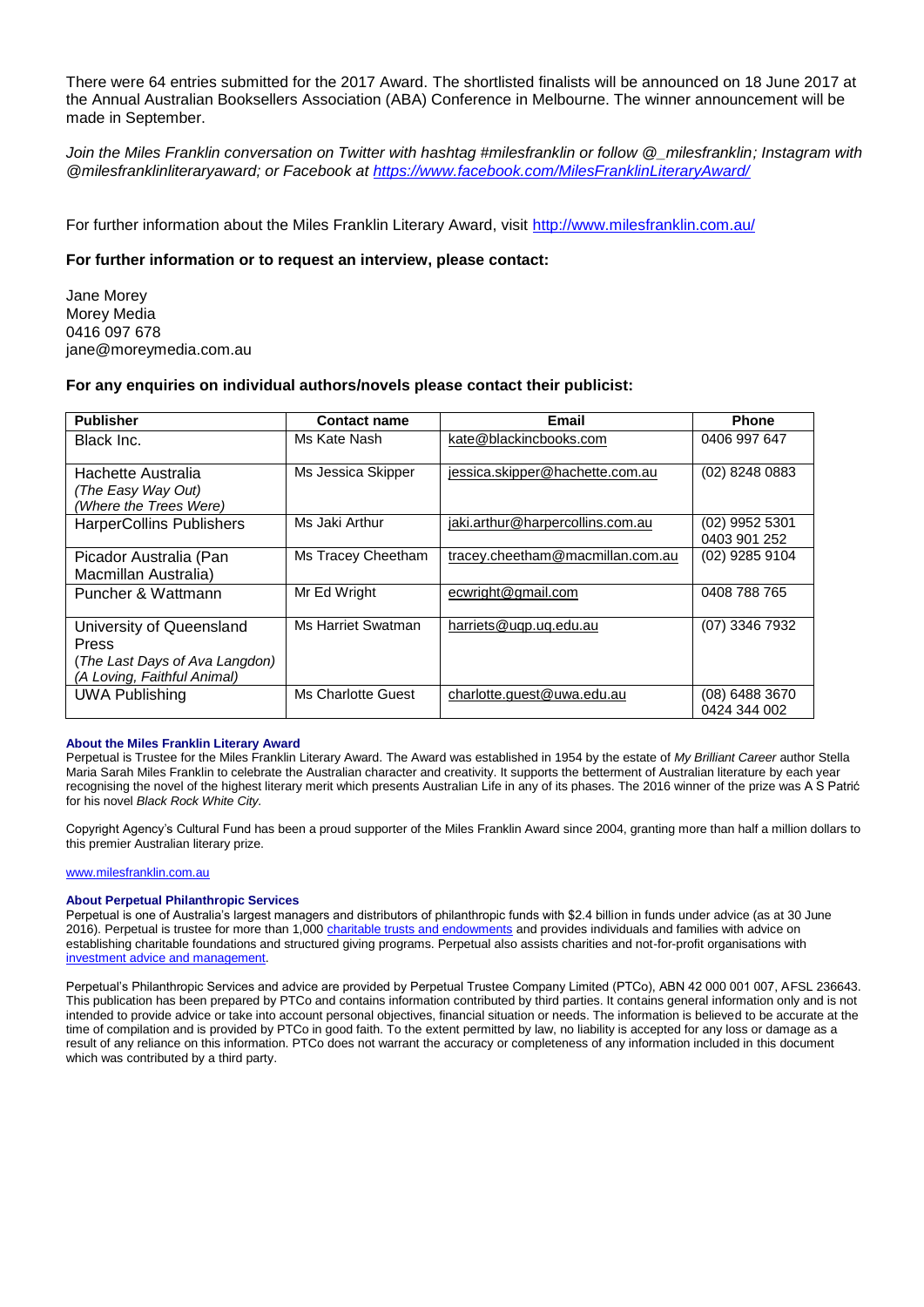

# **Steven Amsterdam**

*The Easy Way Out*

# **BIOGRAPHY:**

Steven Amsterdam is the award-winning author of *Things We Didn't See Coming* (winner of the Age Book Of The Year, shortlisted for the NSW Premier's Award for Fiction and longlisted for The Guardian First Book Award) and *What The Family Needed* (AWW Great Read and longlisted for the Dublin IMPAC literary award). He lives in Melbourne with his partner where he works as a palliative care nurse.

#### **SYNOPSIS:**

If you could help someone in pain, would you?

Evan is a nurse, a suicide assistant. His job is legal . . . just. He's the one at the hospital who hands out the last drink to those who ask for it.

Evan's friends don't know what he does during the day. His mother, Viv, doesn't know what he's up to at night. And his supervisor suspects there may be trouble ahead.

As he helps one patient after another die, Evan pushes against legality, his own morality and the best intentions of those closest to him, discovering that his own path will be neither quick nor painless.

He knows what he has to do.

In this powerful novel, award-winning author Steven Amsterdam challenges readers to face the most taboo and heartbreaking of dilemmas. Would you help someone end their life?

**AACHID** 

# **Emily Maguire**

*An Isolated Incident*

#### **BIOGRAPHY:**

Emily Maguire is the author of the novels *Taming the Beast* (2004), an international bestseller and finalist for the Dylan Thomas Prize and the Kathleen Mitchell Award, *The Gospel According to Luke* (2006), *Smoke in the Room* (2009) *and Fishing for Tigers* (2012).

Emily enjoys a high-profile in Australia as a social commentator, with her articles and essays on sex, religion and culture having been published in newspapers and journals including The Sydney Morning Herald, The Financial Review, The Big Issue and The Griffith Review.

## **SYNOPSIS:**

When 25-year-old Bella Michaels is brutally murdered in the small town of Strathdee, the community is stunned and a media storm descends.

Unwillingly thrust into the eye of that storm is Bella's beloved older sister, Chris, a barmaid at the local pub, whose apparent easy going nature conceals hard-won wisdom and the kind of street-smarts only experience can bring.

As Chris is plunged into despair and searches for answers, reasons, explanation – anything – that could make even the smallest sense of Bella's death, her ex-husband, friends and neighbours do their best to support her. But as the days tick by with no arrest, Chris's suspicion of those around her grows.

*An Isolated Incident* is a psychological thriller about everyday violence, the media's obsession with pretty dead girls, the grip of grief and the myth of closure, and the difficulties of knowing the difference between a ghost and a memory, between a monster and a man.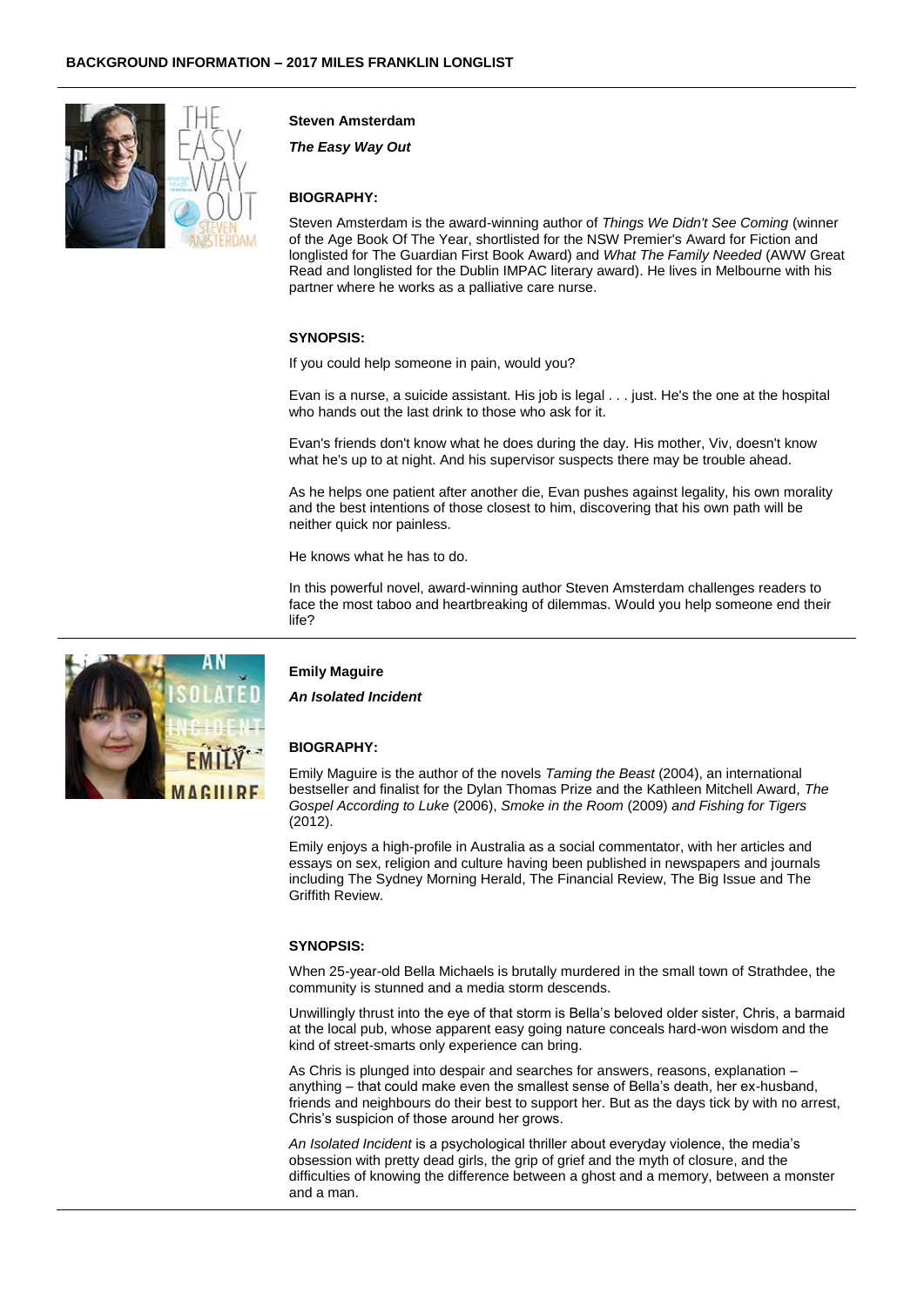

# **Mark O'Flynn**

## *The Last Days of Ava Langdon*

# **BIOGRAPHY:**

Mark O'Flynn's fiction and poetry have been widely published in Australian journals as well as overseas. His novels include *Grassdogs* and *The Forgotten World*, and he has published five collections of poems, most recently *The Soup's Song*. He has also published the comic memoir *False Start* and a collection of short fiction, *White Light*. He lives in the Blue Mountains.

Author photo credit: Barbara Fitzgerald

# **SYNOPSIS:**

Ava Langdon is often not herself. Having fled her early life in New Zealand and endured the loss of her children, she now lives as a recluse in the Blue Mountains. Regarded by locals as a colourful eccentric, she dresses in men's clothes and fearlessly pursues her artistic path.

All that matters to Ava is her writing. Words offer beauty and a sense of possibility when so much has been lost. But can they offer her redemption in her last days?

Poetic, poignant, and at times bitingly funny, *The Last Days of Ava Langdon* takes us into the mind of a true maverick.

# **Ryan O'Neill**

*Their Brilliant Careers*

# **BIOGRAPHY:**

Ryan O'Neill is the author of *The Weight of a Human Heart and Their Brilliant Careers*.

He was born in Glasgow in 1975 and has lived in Africa, Europe and Asia before settling in Newcastle, Australia, with his wife and two daughters. His fiction has appeared in *The Best Australian Stories*, *The Sleepers Almanac*, *Meanjin*, *New Australian Stories*, *Wet Ink*, *Etchings* and *Westerly*. His work has won the Hal Porter and Roland Robinson awards and been shortlisted for the Queensland Premier's Steele Rudd Award and the *Age* Short-Story Prize. He teaches at the University of Newcastle.

Author photo credit: Rachel Saunders

#### **SYNOPSIS:**

#### **Absurd, original and highly addictive . . .**

In *Their Brilliant Careers,* Ryan O'Neill has written a hilarious novel in the guise of sixteen biographies of (invented) Australian writers. Meet Rachel Deverall, who discovered the secret source of the great literature of our time – and paid a terrible price for her discovery. Meet Rand Washington, hugely popular sci-fi author (of *Whiteman of Cor*) and inveterate racist. Meet Addison Tiller, master of the bush yarn, "The Chekhov of Coolabah", who never travelled outside Sydney.

*Their Brilliant Careers* is a playful set of stories, linked in many ways, which together form a memorable whole. A wonderful comic tapestry of the writing life, this unpredictable and intriguing work takes Australian writing in a whole new direction . . .

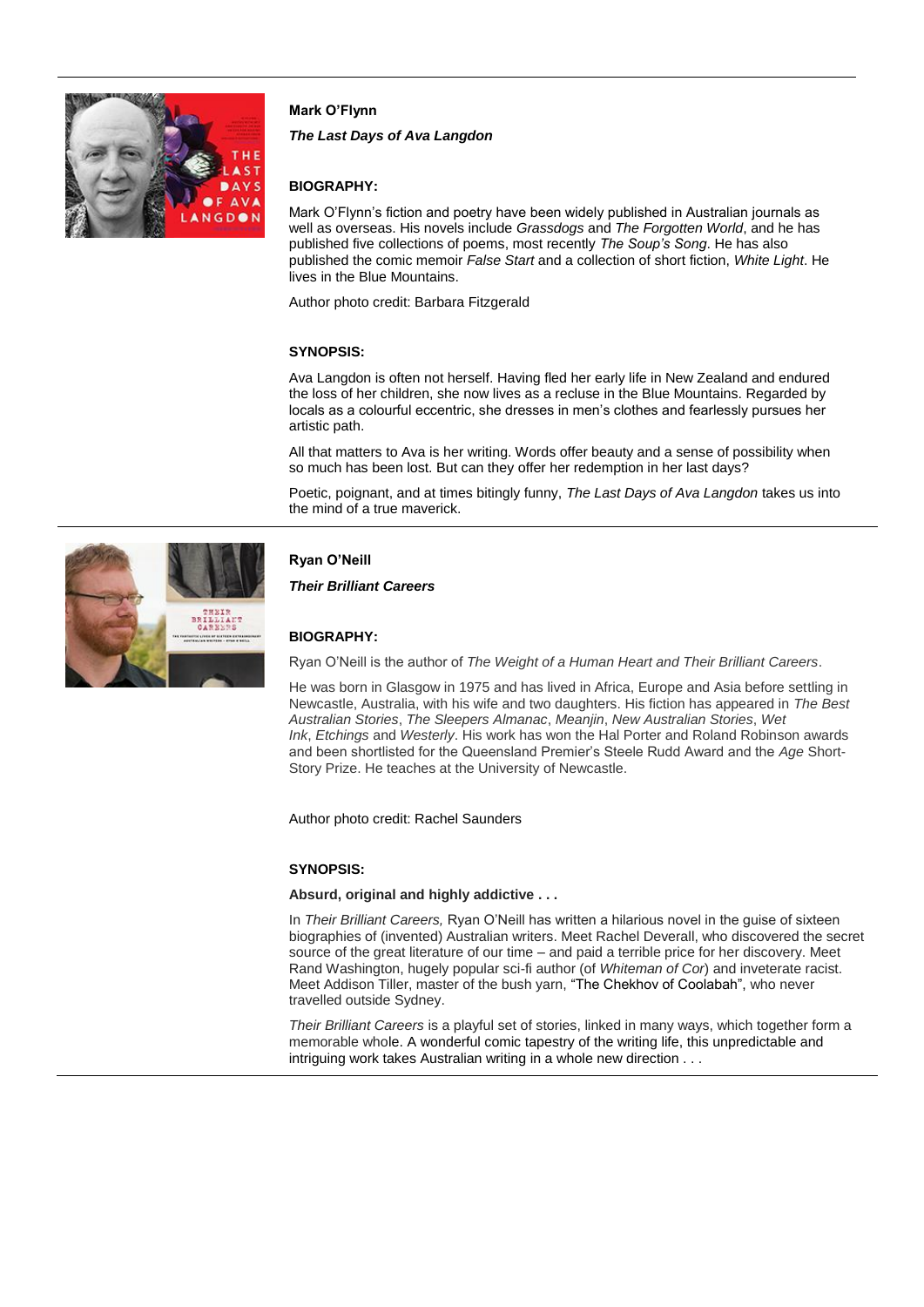

# **Josephine Rowe**

*A Loving, Faithful Animal*

# **BIOGRAPHY:**

Josephine Rowe was born in 1984 in Rockhampton, and grew up in Melbourne. She is the author of two short story collections and a novel, *A Loving, Faithful Animal*. Her writing has appeared in *McSweeney's Quarterly Concern*, *Best Australian Stories*, *Best Australian Poems*, *Meanjin*, *The Monthly*, *Harvard Review* and elsewhere, and her story 'Glisk' was awarded the 2016 ABR Elizabeth Jolley Short Story Prize. Rowe holds fellowships from the International Writing Program at The University of Iowa, and the Wallace Stegner Program at Stanford University. She currently lives in Tasmania.

Author photo credit: Patrick Pittman

#### **SYNOPSIS:**

It is New Year's Eve, 1990, and Ru's father, Jack, has disappeared in the wake of a savage incident. A Vietnam War veteran, he has long been an erratic presence at home, where Ru's allegiances are divided amongst those she loves. Her sister, Lani, seeks to escape the claustrophobia of small-town life, while their mother, Evelyn, takes refuge in a more vibrant past. And then there's Les, Jack's inscrutable brother, whose loyalties are also torn.

*A Loving, Faithful Animal* is an incandescent portrait of one family searching for what may yet be redeemable from the ruins of war. Tender, brutal, and heart-stopping in its beauty, this is a hypnotic novel by one of Australia's brightest talents.



#### **Philip Salom**

*Waiting*

#### **BIOGRAPHY:**

Philip Salom is a poet and novelist originally from Western Australia. Several of his collections have won national and international acclaim, including the Commonwealth Poetry prize in London, and his two previous novels between them have won the WA Premier's Prize, a Canberra Times Book of the Year, and shortlisting for the ASL Gold Medal. His recent poetry collection Alterworld is a trilogy of his earlier major works Sky Poems and The Well Mouth and the new Alterworld. He was awarded the Christopher Brennan award for "poetry of sustained quality and distinction." His novel Waiting is set in North Melbourne, where he now lives.

#### **SYNOPSIS:**

*Waiting* is a story of two odd couples in prose as marvellously idiosyncratic as its characters. Big is a hefty cross-dresser and Little is little. Both are long used to the routines of boarding house life in the inner suburbs of Melbourne, but Little, with the prospect of an inheritance, is beginning to indulge in the great Australian dream, which has Big worried. Little's cousin, Angus, is a solitary man who designs lake-scapes for city councils, and strangely constructed fireproof houses for the bushfire zone. A handy man, he meets Jasmin an academic who races in her ideas as much as in her runners. Her head is set on publishing books on semiotics and her heart is turned towards her stalled personal life. All four are waiting, for something if not someone.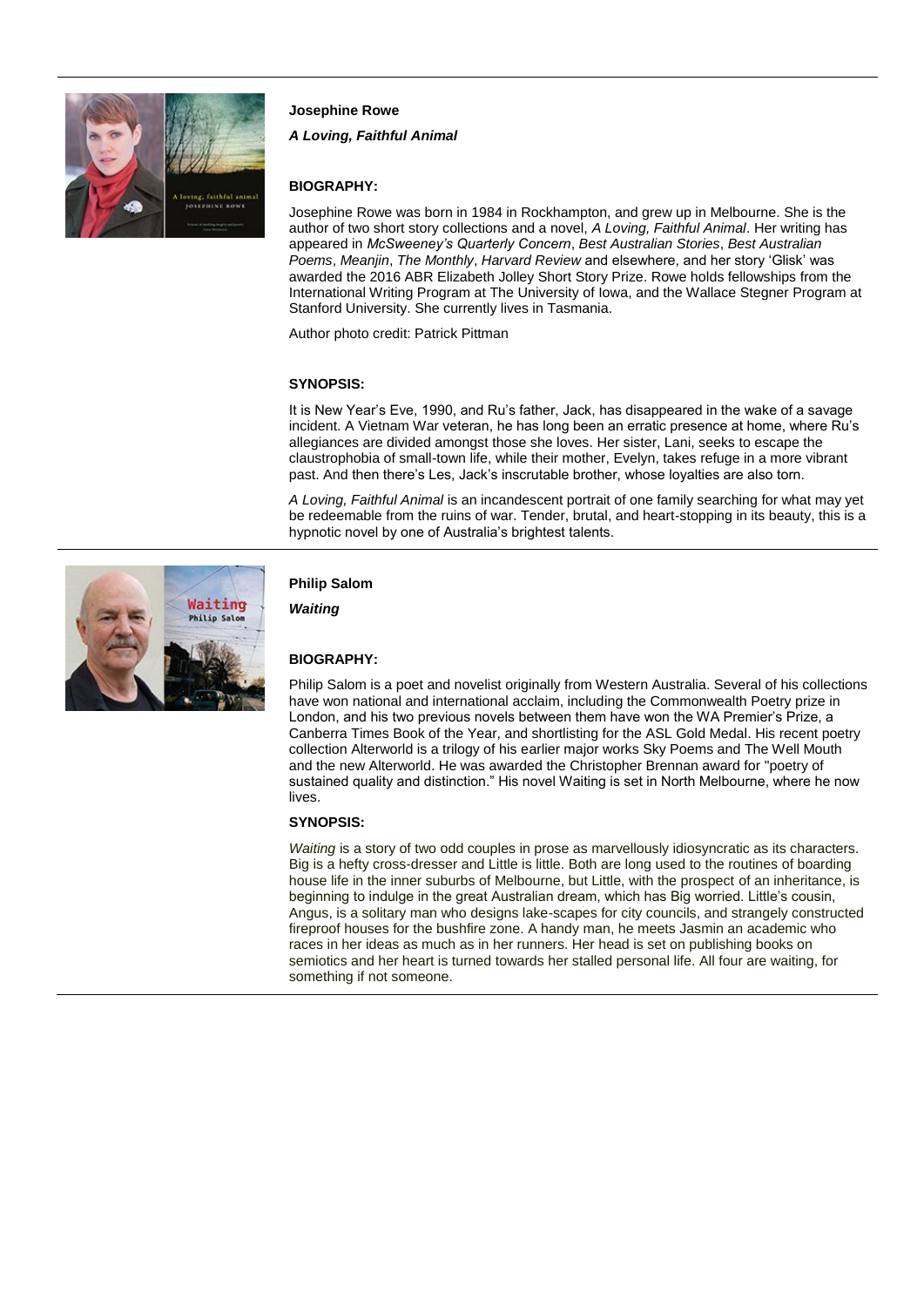

#### **Inga Simpson**

*Where the Trees Were*

#### **BIOGRAPHY:**

Inga Simpson began her career as a professional writer for government before gaining a PhD in creative writing. In 2011, she took part in the Queensland Writers Centre Manuscript Development Program and, as a result, Hachette Australia published her first novel, *Mr Wigg*, in 2013. *Nest*, Inga's second novel, was published in 2014, before being longlisted for the Miles Franklin Literary Award and the Stella Prize, and shortlisted for the ALS Gold Medal. Inga's third novel, the acclaimed *Where the Trees Were*, was published in 2016. Inga won the final Eric Rolls Prize for her nature writing and recently completed a second PhD, exploring the history of Australian nature writers. Inga's memoir about her love of Australian nature and life with trees, *Understory*, will be published in June 2017.

#### **SYNOPSIS:**

A beautiful new novel about the innocence of childhood and the scars that stay with you for life, from the award winning author of MR WIGG and NEST.

*'All in?' Kieran pulled me up, and the others followed. We gathered around the bigger tree. No one asked Matty - he just reached up and put his right hand on the trunk with ours.*

*Kieran cleared his throat. 'We swear, on these trees, to always be friends. To protect each other - and this place.'*

Finding those carved trees forged a bond between Jay and her four childhood friends and opened their eyes to a wider world. But their attempt to protect the grove ends in disaster, and that one day on the river changes their lives forever.

Seventeen years later, Jay finally has her chance to make amends. But at what cost? Not every wrong can be put right, but sometimes looking the other way is no longer an option.



#### **Kirsten Tranter**

*Hold*

#### **BIOGRAPHY:**

Kirsten Tranter grew up in Sydney and studied at the University of Sydney. She now lives in the San Francisco Bay Area. Kirsten's first novel, *The LegacY*, was published to international critical acclaim in 2010. It was selected as a Kirkus Reviews Best Debut Novel of the year and was shortlisted for the ABIA Literary Fiction award, the ALS Gold Medal, the Indie Debut Fiction award, and longlisted for the Miles Franklin award. Her second novel, *A Common Loss*, was released in 2012 and her third novel, *Hold*, in 2016. Kirsten's novels have been translated into Spanish, Chinese, and Polish.

Author photo credit: Danny Fisher

#### **SYNOPSIS:**

A haunting, hypnotic and enticing novel of grief and desire, by one of Australia's finest, most assured novelists.

Three years ago, Shelley's lover, Conrad, died in a surfing accident. Now, still in a state of subdued grief, Shelley has just moved into an old Victorian terrace in Paddington with David, her new partner, trying for a new beginning. At home one morning, Shelley discovers a door to a small intriguing room, which is not on the plans. There is a window, a fireplace and a beautiful chandelier. But nothing else.

When Shelley meets a man who seems to be Conrad's uncanny double, the mysterious room begins to dominate her world, becoming a focus for her secret fantasies and fears, offering an escape which also threatens to become a trap. A waking dream of a novel, HOLD is spellbinding, sensual and unsettling.